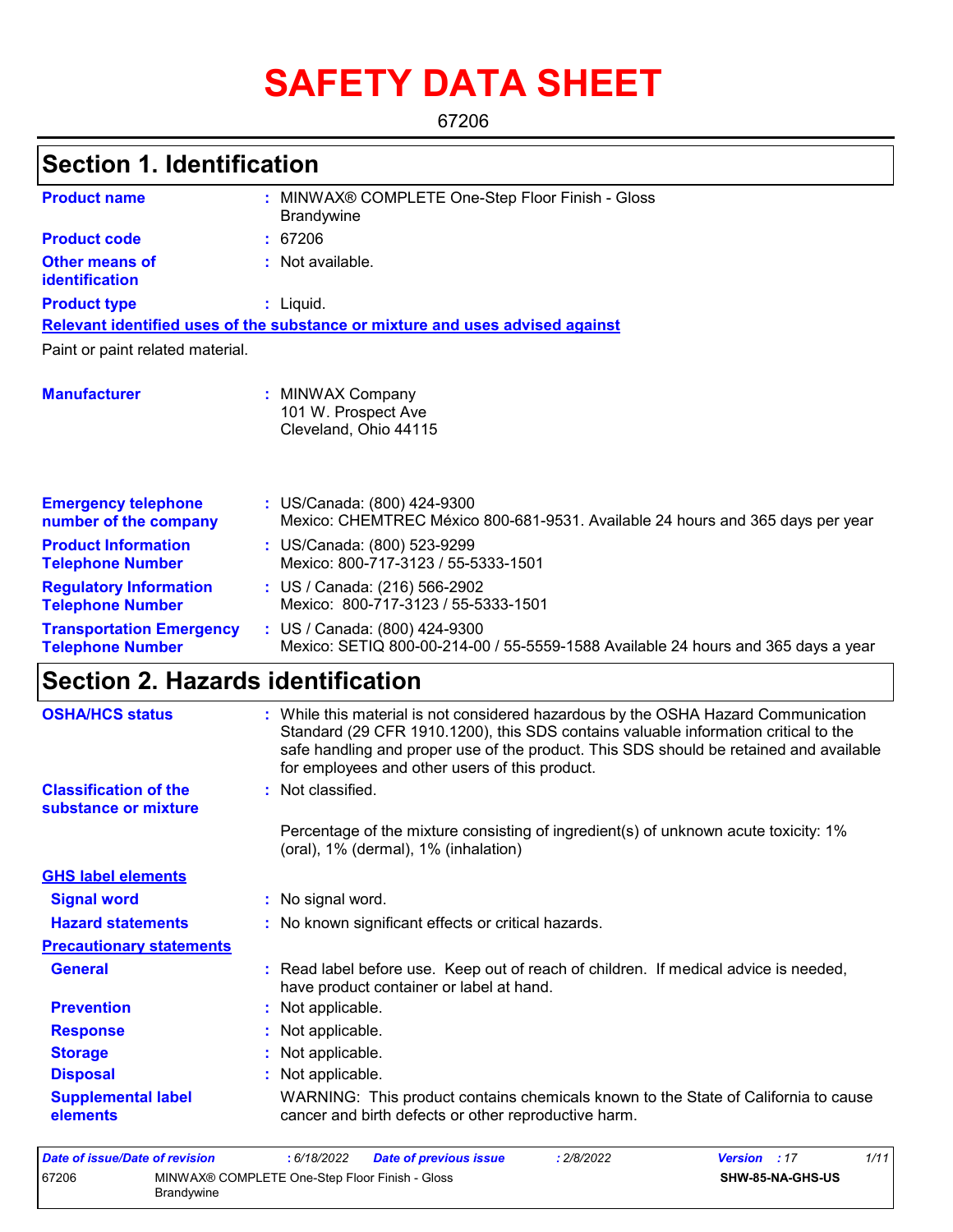## **Section 2. Hazards identification**

Please refer to the SDS for additional information. Keep out of reach of children. Do not transfer contents to other containers for storage.

**Hazards not otherwise classified**

#### **:** None known.

## **Section 3. Composition/information on ingredients**

| Substance/mixture                       | : Mixture                   |
|-----------------------------------------|-----------------------------|
| Other means of<br><i>identification</i> | $\therefore$ Not available. |
|                                         |                             |

#### **CAS number/other identifiers**

| <b>Ingredient name</b>        | $\%$ by weight | <b>CAS number</b> |
|-------------------------------|----------------|-------------------|
| Propylene Glycol              | ≤10            | $57-55-6$         |
| 2-Methoxymethylethoxypropanol | ≤3             | 34590-94-8        |

Any concentration shown as a range is to protect confidentiality or is due to batch variation.

**There are no additional ingredients present which, within the current knowledge of the supplier and in the concentrations applicable, are classified and hence require reporting in this section.**

**Occupational exposure limits, if available, are listed in Section 8.**

### **Section 4. First aid measures**

#### **Description of necessary first aid measures**

| <b>Eye contact</b>  | : Immediately flush eyes with plenty of water, occasionally lifting the upper and lower<br>eyelids. Check for and remove any contact lenses. Get medical attention if irritation<br>occurs.                                                                    |
|---------------------|----------------------------------------------------------------------------------------------------------------------------------------------------------------------------------------------------------------------------------------------------------------|
| <b>Inhalation</b>   | : Remove victim to fresh air and keep at rest in a position comfortable for breathing. Get<br>medical attention if symptoms occur.                                                                                                                             |
| <b>Skin contact</b> | : Flush contaminated skin with plenty of water. Remove contaminated clothing and<br>shoes. Get medical attention if symptoms occur.                                                                                                                            |
| <b>Ingestion</b>    | : Wash out mouth with water. If material has been swallowed and the exposed person is<br>conscious, give small quantities of water to drink. Do not induce vomiting unless<br>directed to do so by medical personnel. Get medical attention if symptoms occur. |

|                                                                            | <b>Most important symptoms/effects, acute and delayed</b>                                                                      |  |  |  |  |  |  |  |
|----------------------------------------------------------------------------|--------------------------------------------------------------------------------------------------------------------------------|--|--|--|--|--|--|--|
| <b>Potential acute health effects</b>                                      |                                                                                                                                |  |  |  |  |  |  |  |
| Eye contact                                                                | : No known significant effects or critical hazards.                                                                            |  |  |  |  |  |  |  |
| <b>Inhalation</b><br>: No known significant effects or critical hazards.   |                                                                                                                                |  |  |  |  |  |  |  |
| : No known significant effects or critical hazards.<br><b>Skin contact</b> |                                                                                                                                |  |  |  |  |  |  |  |
| : No known significant effects or critical hazards.<br><b>Ingestion</b>    |                                                                                                                                |  |  |  |  |  |  |  |
| <b>Over-exposure signs/symptoms</b>                                        |                                                                                                                                |  |  |  |  |  |  |  |
| <b>Eye contact</b>                                                         | : No specific data.                                                                                                            |  |  |  |  |  |  |  |
| <b>Inhalation</b>                                                          | : No specific data.                                                                                                            |  |  |  |  |  |  |  |
| <b>Skin contact</b>                                                        | : No specific data.                                                                                                            |  |  |  |  |  |  |  |
| <b>Ingestion</b>                                                           | : No specific data.                                                                                                            |  |  |  |  |  |  |  |
|                                                                            | Indication of immediate medical attention and special treatment needed, if necessary                                           |  |  |  |  |  |  |  |
| <b>Notes to physician</b>                                                  | : Treat symptomatically. Contact poison treatment specialist immediately if large<br>quantities have been ingested or inhaled. |  |  |  |  |  |  |  |
| <b>Specific treatments</b>                                                 | : No specific treatment.                                                                                                       |  |  |  |  |  |  |  |
| Date of issue/Date of revision                                             | 2/11<br>: 2/8/2022<br>: 6/18/2022<br><b>Date of previous issue</b><br><b>Version</b><br>:17                                    |  |  |  |  |  |  |  |
| 67206<br><b>Brandvwine</b>                                                 | MINWAX® COMPLETE One-Step Floor Finish - Gloss<br>SHW-85-NA-GHS-US                                                             |  |  |  |  |  |  |  |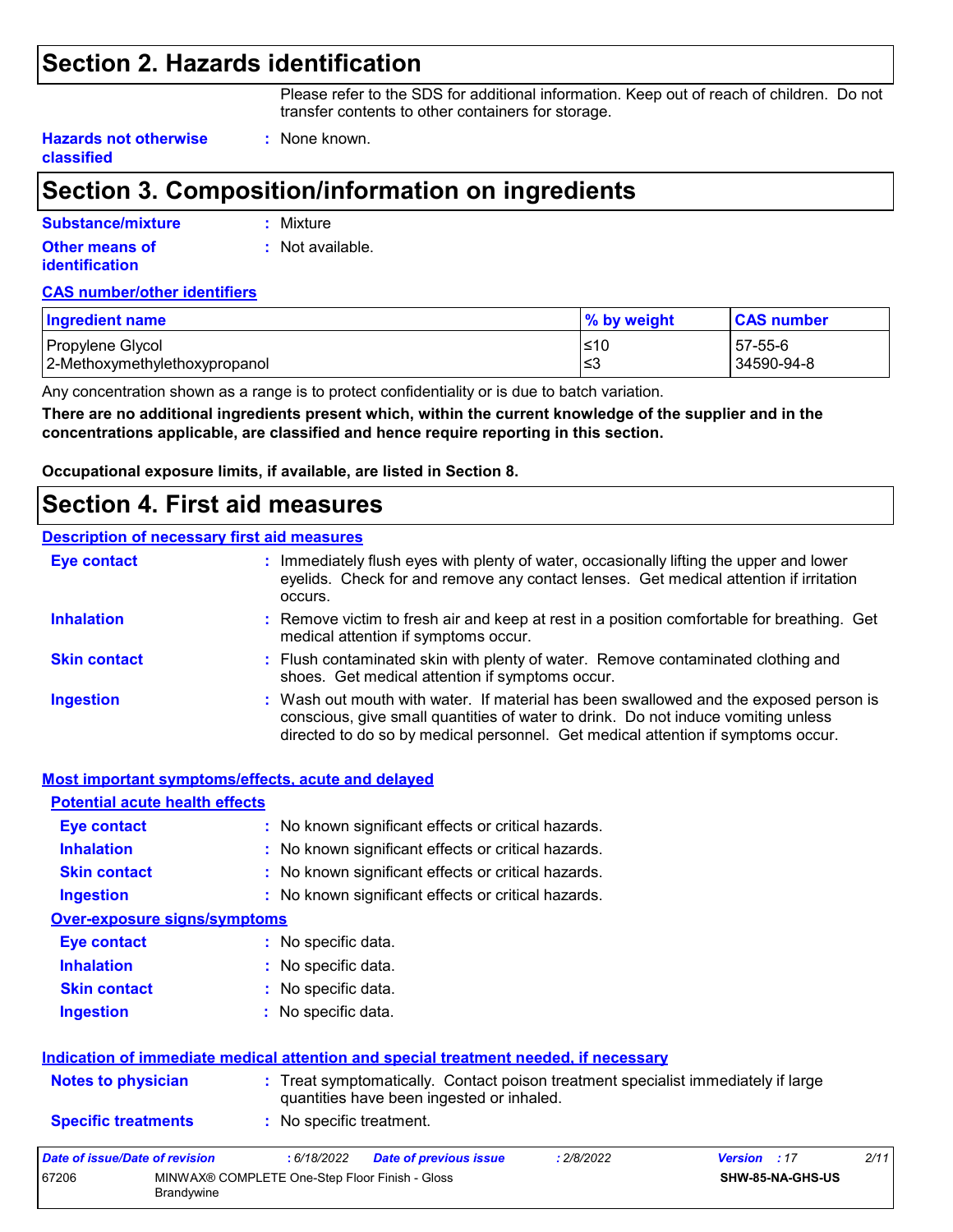### **Section 4. First aid measures**

**Protection of first-aiders** : No action shall be taken involving any personal risk or without suitable training.

#### **See toxicological information (Section 11)**

## **Section 5. Fire-fighting measures**

| <b>Extinguishing media</b>                               |                                                                                                                                                                                                     |
|----------------------------------------------------------|-----------------------------------------------------------------------------------------------------------------------------------------------------------------------------------------------------|
| <b>Suitable extinguishing</b><br>media                   | : Use an extinguishing agent suitable for the surrounding fire.                                                                                                                                     |
| <b>Unsuitable extinguishing</b><br>media                 | $:$ None known.                                                                                                                                                                                     |
| <b>Specific hazards arising</b><br>from the chemical     | : In a fire or if heated, a pressure increase will occur and the container may burst.                                                                                                               |
| <b>Hazardous thermal</b><br>decomposition products       | : Decomposition products may include the following materials:<br>carbon dioxide<br>carbon monoxide                                                                                                  |
| <b>Special protective actions</b><br>for fire-fighters   | : Promptly isolate the scene by removing all persons from the vicinity of the incident if<br>there is a fire. No action shall be taken involving any personal risk or without suitable<br>training. |
| <b>Special protective</b><br>equipment for fire-fighters | : Fire-fighters should wear appropriate protective equipment and self-contained breathing<br>apparatus (SCBA) with a full face-piece operated in positive pressure mode.                            |

## **Section 6. Accidental release measures**

#### **Personal precautions, protective equipment and emergency procedures**

| For non-emergency<br>personnel                               | : No action shall be taken involving any personal risk or without suitable training.<br>Evacuate surrounding areas. Keep unnecessary and unprotected personnel from<br>entering. Do not touch or walk through spilled material. Put on appropriate personal<br>protective equipment.                     |  |
|--------------------------------------------------------------|----------------------------------------------------------------------------------------------------------------------------------------------------------------------------------------------------------------------------------------------------------------------------------------------------------|--|
| For emergency responders                                     | : If specialized clothing is required to deal with the spillage, take note of any information in<br>Section 8 on suitable and unsuitable materials. See also the information in "For non-<br>emergency personnel".                                                                                       |  |
| <b>Environmental precautions</b>                             | : Avoid dispersal of spilled material and runoff and contact with soil, waterways, drains<br>and sewers. Inform the relevant authorities if the product has caused environmental<br>pollution (sewers, waterways, soil or air).                                                                          |  |
| <b>Methods and materials for containment and cleaning up</b> |                                                                                                                                                                                                                                                                                                          |  |
| <b>Small spill</b>                                           | : Stop leak if without risk. Move containers from spill area. Dilute with water and mop up<br>if water-soluble. Alternatively, or if water-insoluble, absorb with an inert dry material and<br>place in an appropriate waste disposal container. Dispose of via a licensed waste<br>disposal contractor. |  |
| <b>Large spill</b>                                           | : Stop leak if without risk. Move containers from spill area. Prevent entry into sewers,<br>water courses, basements or confined areas. Wash spillages into an effluent treatment<br>plant or procood as follows. Contain and collect spillage with non-combustible                                      |  |

plant or proceed as follows. Contain and collect spillage with non-combustible, absorbent material e.g. sand, earth, vermiculite or diatomaceous earth and place in container for disposal according to local regulations (see Section 13). Dispose of via a licensed waste disposal contractor. Note: see Section 1 for emergency contact information and Section 13 for waste disposal.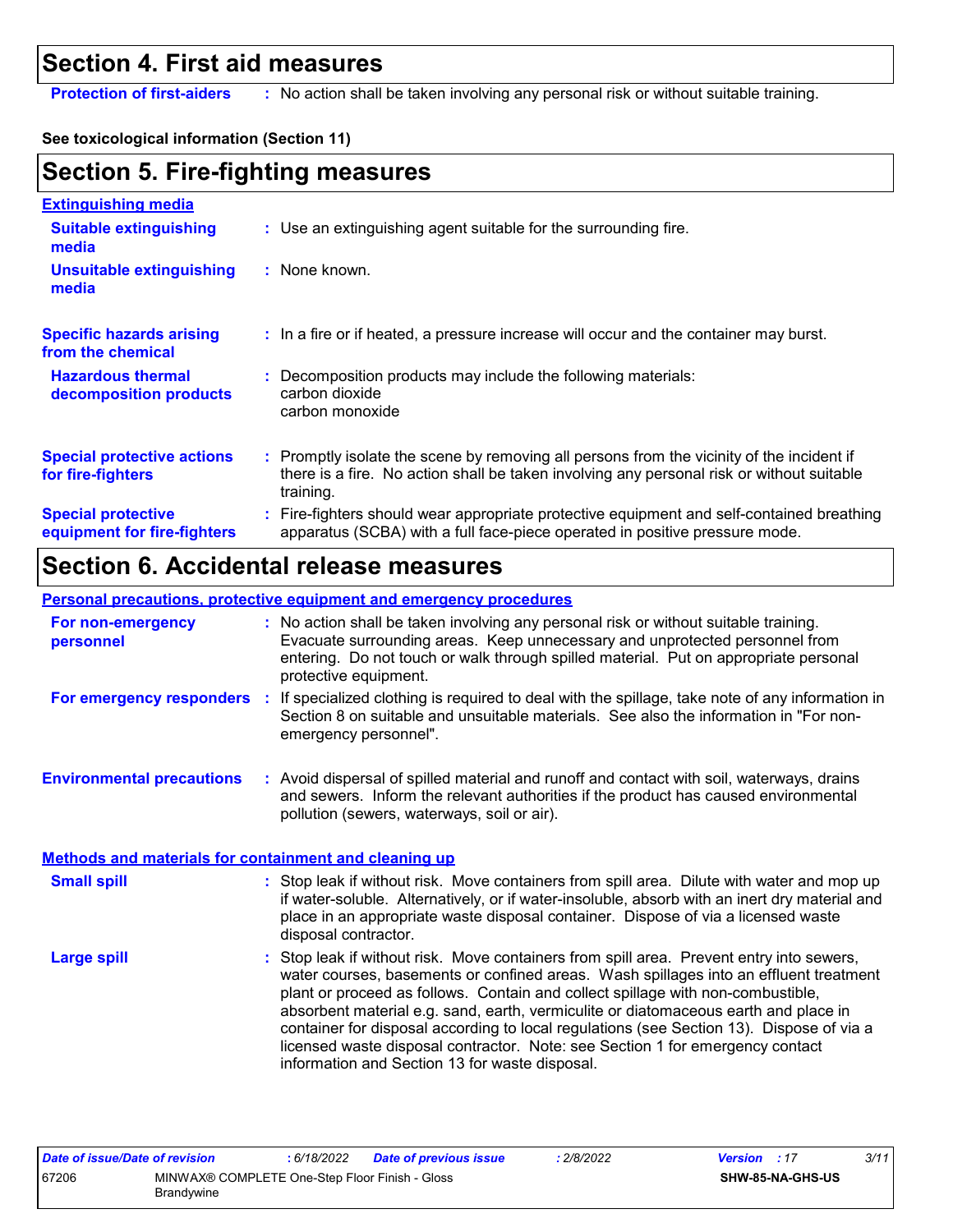## **Section 7. Handling and storage**

| <b>Precautions for safe handling</b>                                      |     |                                                                                                                                                                                                                                                                                                                                                                                                                                                                                                                                                                                  |
|---------------------------------------------------------------------------|-----|----------------------------------------------------------------------------------------------------------------------------------------------------------------------------------------------------------------------------------------------------------------------------------------------------------------------------------------------------------------------------------------------------------------------------------------------------------------------------------------------------------------------------------------------------------------------------------|
| <b>Protective measures</b>                                                |     | : Put on appropriate personal protective equipment (see Section 8).                                                                                                                                                                                                                                                                                                                                                                                                                                                                                                              |
| <b>Advice on general</b><br>occupational hygiene                          |     | : Eating, drinking and smoking should be prohibited in areas where this material is<br>handled, stored and processed. Workers should wash hands and face before eating,<br>drinking and smoking. Remove contaminated clothing and protective equipment before<br>entering eating areas. See also Section 8 for additional information on hygiene<br>measures.                                                                                                                                                                                                                    |
| <b>Conditions for safe storage,</b><br>including any<br>incompatibilities | з., | Store in accordance with local regulations. Store in original container protected from<br>direct sunlight in a dry, cool and well-ventilated area, away from incompatible materials<br>(see Section 10) and food and drink. Keep container tightly closed and sealed until<br>ready for use. Containers that have been opened must be carefully resealed and kept<br>upright to prevent leakage. Do not store in unlabeled containers. Use appropriate<br>containment to avoid environmental contamination. See Section 10 for incompatible<br>materials before handling or use. |

## **Section 8. Exposure controls/personal protection**

#### **Control parameters**

#### **Occupational exposure limits (OSHA United States)**

| <b>Ingredient name</b>        | CAS#          | <b>Exposure limits</b>                                                                                                                                                                                                                                                                                                                                                                                                                                                                                                                         |
|-------------------------------|---------------|------------------------------------------------------------------------------------------------------------------------------------------------------------------------------------------------------------------------------------------------------------------------------------------------------------------------------------------------------------------------------------------------------------------------------------------------------------------------------------------------------------------------------------------------|
| Propylene Glycol              | $57 - 55 - 6$ | OARS WEEL (United States, 1/2021).<br>TWA: 10 mg/m <sup>3</sup> 8 hours.                                                                                                                                                                                                                                                                                                                                                                                                                                                                       |
| 2-Methoxymethylethoxypropanol | 34590-94-8    | ACGIH TLV (United States, 1/2021).<br>Absorbed through skin.<br>TWA: 100 ppm 8 hours.<br>TWA: 606 mg/m <sup>3</sup> 8 hours.<br>STEL: 150 ppm 15 minutes.<br>STEL: 909 mg/m <sup>3</sup> 15 minutes.<br>NIOSH REL (United States, 10/2020).<br>Absorbed through skin.<br>TWA: 100 ppm 10 hours.<br>TWA: 600 mg/m <sup>3</sup> 10 hours.<br>STEL: 150 ppm 15 minutes.<br>STEL: 900 mg/m <sup>3</sup> 15 minutes.<br>OSHA PEL (United States, 5/2018).<br>Absorbed through skin.<br>TWA: 100 ppm 8 hours.<br>TWA: 600 mg/m <sup>3</sup> 8 hours. |

#### **Occupational exposure limits (Canada)**

| <b>Ingredient name</b>         |                                                              |             |                               | CAS#       | <b>Exposure limits</b>                                                                                                                                                                                        |                                                                                                                                                                                                                                                            |      |
|--------------------------------|--------------------------------------------------------------|-------------|-------------------------------|------------|---------------------------------------------------------------------------------------------------------------------------------------------------------------------------------------------------------------|------------------------------------------------------------------------------------------------------------------------------------------------------------------------------------------------------------------------------------------------------------|------|
|                                | Dipropylene glycol monomethyl ether                          |             |                               | 34590-94-8 | Absorbed through skin.<br>8 hrs OEL: 100 ppm 8 hours.<br>8 hrs OEL: 606 mg/m <sup>3</sup> 8 hours.<br>TWA: 100 ppm 8 hours.<br>STEL: 150 ppm 15 minutes.<br>Absorbed through skin.<br>TWAEV: 100 ppm 8 hours. | CA Alberta Provincial (Canada, 6/2018).<br>15 min OEL: 909 mg/m <sup>3</sup> 15 minutes.<br>15 min OEL: 150 ppm 15 minutes.<br><b>CA British Columbia Provincial (Canada,</b><br>6/2021). Absorbed through skin.<br>CA Quebec Provincial (Canada, 6/2021). |      |
| Date of issue/Date of revision |                                                              | : 6/18/2022 | <b>Date of previous issue</b> |            | : 2/8/2022                                                                                                                                                                                                    | <b>Version</b> : 17                                                                                                                                                                                                                                        | 4/11 |
| 67206                          | MINWAX® COMPLETE One-Step Floor Finish - Gloss<br>Brandywine |             |                               |            |                                                                                                                                                                                                               | SHW-85-NA-GHS-US                                                                                                                                                                                                                                           |      |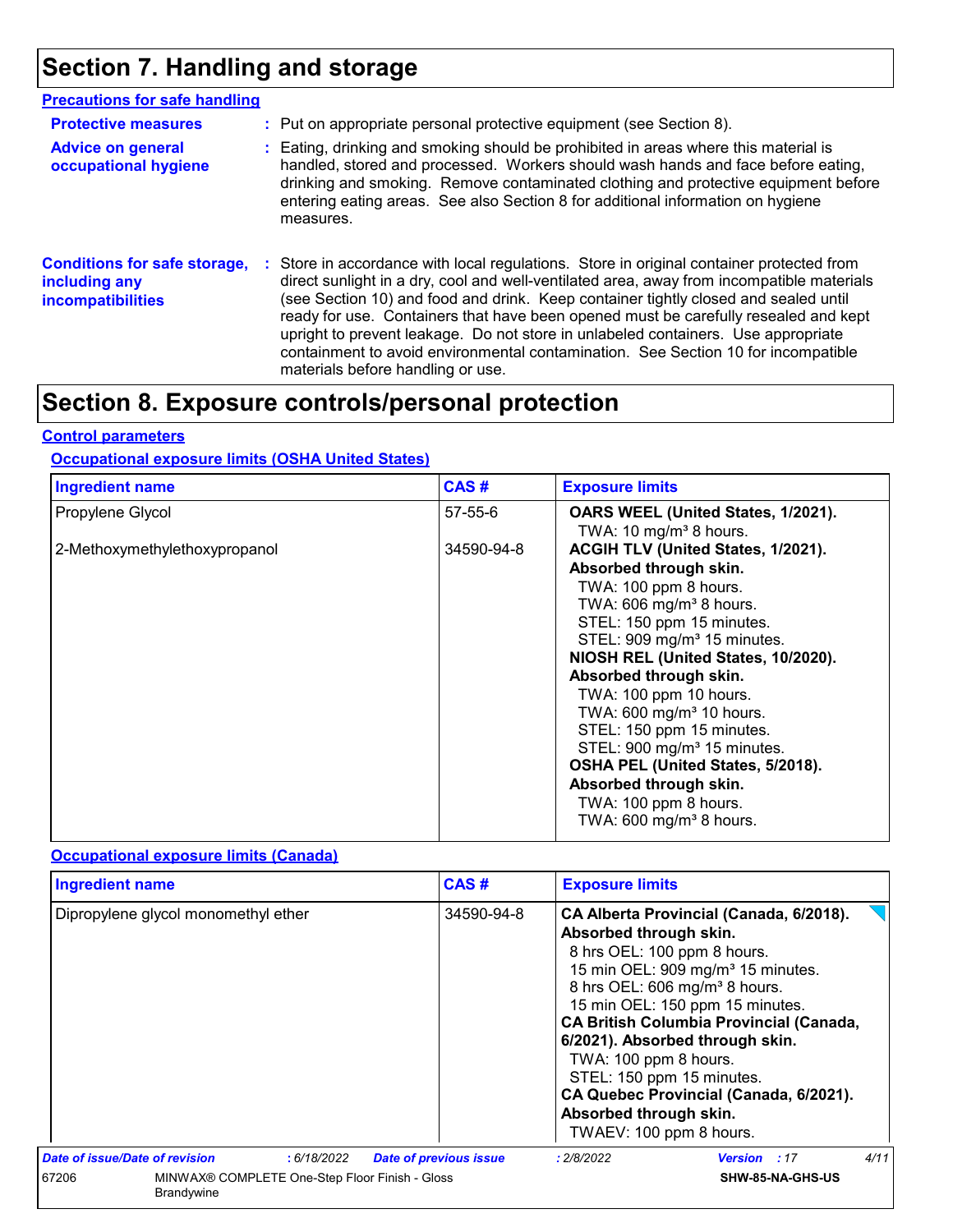## **Section 8. Exposure controls/personal protection**

|  | TWAEV: 606 mg/m <sup>3</sup> 8 hours.<br>STEV: 150 ppm 15 minutes.<br>STEV: 909 mg/m <sup>3</sup> 15 minutes.<br>CA Ontario Provincial (Canada, 6/2019).<br>Absorbed through skin.<br>STEL: 150 ppm 15 minutes.<br>TWA: 100 ppm 8 hours.<br><b>CA Saskatchewan Provincial (Canada,</b><br>7/2013). Absorbed through skin.<br>STEL: 150 ppm 15 minutes.<br>TWA: 100 ppm 8 hours. |
|--|---------------------------------------------------------------------------------------------------------------------------------------------------------------------------------------------------------------------------------------------------------------------------------------------------------------------------------------------------------------------------------|
|--|---------------------------------------------------------------------------------------------------------------------------------------------------------------------------------------------------------------------------------------------------------------------------------------------------------------------------------------------------------------------------------|

**Occupational exposure limits (Mexico)**

|                               | CAS#       | <b>Exposure limits</b>                                                                                              |
|-------------------------------|------------|---------------------------------------------------------------------------------------------------------------------|
| 2-Methoxymethylethoxypropanol | 34590-94-8 | NOM-010-STPS-2014 (Mexico, 4/2016).<br>Absorbed through skin.<br>TWA: 100 ppm 8 hours.<br>STEL: 150 ppm 15 minutes. |

| <b>Appropriate engineering</b><br><b>controls</b> | : Good general ventilation should be sufficient to control worker exposure to airborne<br>contaminants.                                                                                                                                                                                                                                                                                           |
|---------------------------------------------------|---------------------------------------------------------------------------------------------------------------------------------------------------------------------------------------------------------------------------------------------------------------------------------------------------------------------------------------------------------------------------------------------------|
| <b>Environmental exposure</b><br><b>controls</b>  | : Emissions from ventilation or work process equipment should be checked to ensure<br>they comply with the requirements of environmental protection legislation. In some<br>cases, fume scrubbers, filters or engineering modifications to the process equipment<br>will be necessary to reduce emissions to acceptable levels.                                                                   |
| <b>Individual protection measures</b>             |                                                                                                                                                                                                                                                                                                                                                                                                   |
| <b>Hygiene measures</b>                           | : Wash hands, forearms and face thoroughly after handling chemical products, before<br>eating, smoking and using the lavatory and at the end of the working period.<br>Appropriate techniques should be used to remove potentially contaminated clothing.<br>Wash contaminated clothing before reusing. Ensure that eyewash stations and safety<br>showers are close to the workstation location. |
| <b>Eye/face protection</b>                        | : Safety eyewear complying with an approved standard should be used when a risk<br>assessment indicates this is necessary to avoid exposure to liquid splashes, mists,<br>gases or dusts. If contact is possible, the following protection should be worn, unless<br>the assessment indicates a higher degree of protection: safety glasses with side-<br>shields.                                |
| <b>Skin protection</b>                            |                                                                                                                                                                                                                                                                                                                                                                                                   |
| <b>Hand protection</b>                            | : Chemical-resistant, impervious gloves complying with an approved standard should be<br>worn at all times when handling chemical products if a risk assessment indicates this is<br>necessary.                                                                                                                                                                                                   |
| <b>Body protection</b>                            | : Personal protective equipment for the body should be selected based on the task being<br>performed and the risks involved and should be approved by a specialist before<br>handling this product.                                                                                                                                                                                               |
| <b>Other skin protection</b>                      | : Appropriate footwear and any additional skin protection measures should be selected<br>based on the task being performed and the risks involved and should be approved by a<br>specialist before handling this product.                                                                                                                                                                         |
| <b>Respiratory protection</b>                     | Based on the hazard and potential for exposure, select a respirator that meets the<br>appropriate standard or certification. Respirators must be used according to a<br>respiratory protection program to ensure proper fitting, training, and other important<br>aspects of use.                                                                                                                 |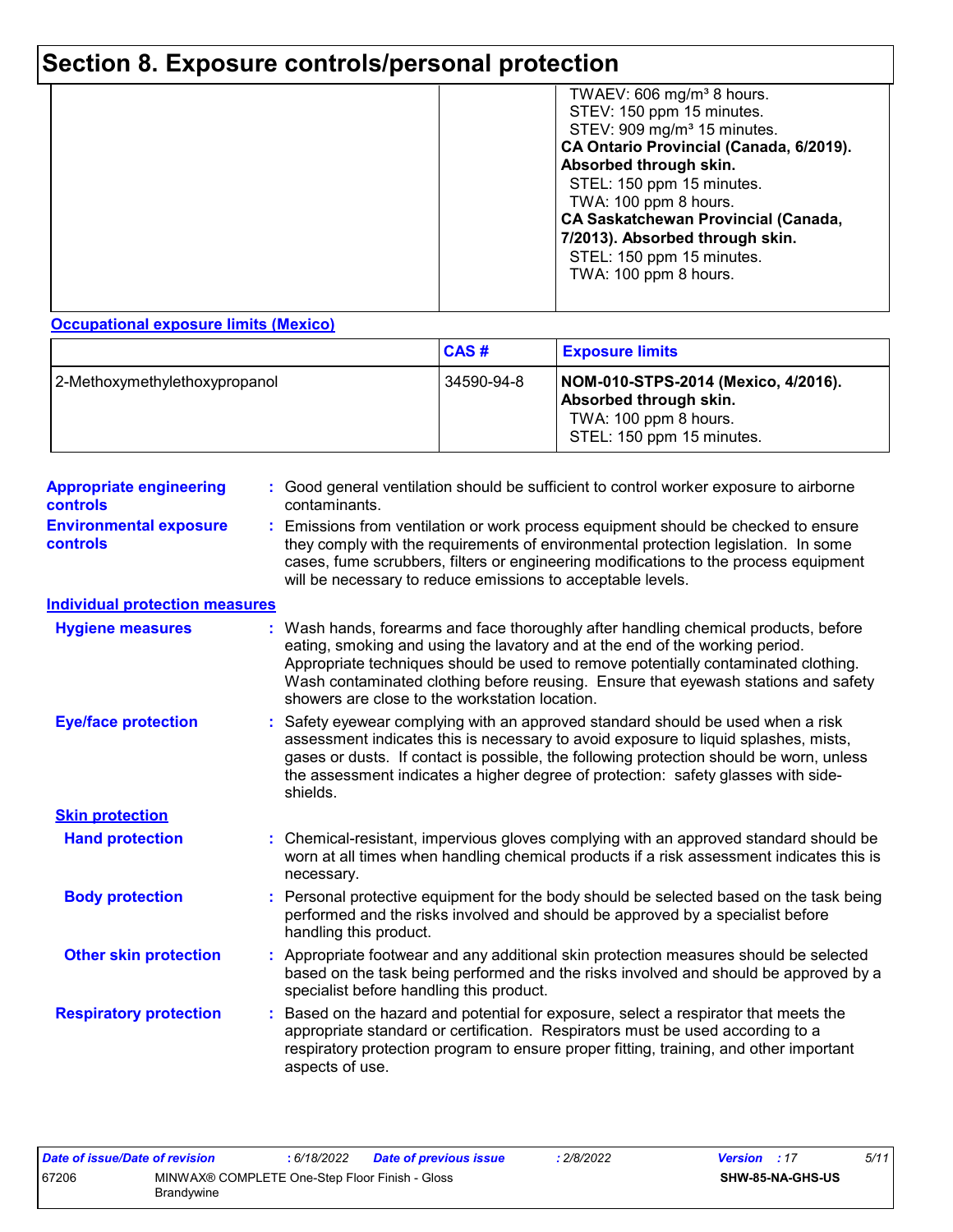## **Section 9. Physical and chemical properties**

The conditions of measurement of all properties are at standard temperature and pressure unless otherwise indicated.

| <b>Appearance</b>                                                 |    |                                                                |
|-------------------------------------------------------------------|----|----------------------------------------------------------------|
| <b>Physical state</b>                                             | t. | Liquid.                                                        |
| <b>Color</b>                                                      |    | Not available.                                                 |
| Odor                                                              |    | Not available.                                                 |
| <b>Odor threshold</b>                                             |    | Not available.                                                 |
| pH                                                                |    | 8                                                              |
| <b>Melting point/freezing point</b>                               |    | : Not available.                                               |
| <b>Boiling point, initial boiling</b><br>point, and boiling range |    | : $100^{\circ}$ C (212 $^{\circ}$ F)                           |
| <b>Flash point</b>                                                |    | Closed cup: 100°C (212°F) [Pensky-Martens Closed Cup]          |
| <b>Evaporation rate</b>                                           |    | $0.8$ (butyl acetate = 1)                                      |
| <b>Flammability</b>                                               |    | Not available.                                                 |
| Lower and upper explosion<br>limit/flammability limit             |    | Lower: 1.1%<br>Upper: 14%                                      |
| <b>Vapor pressure</b>                                             |    | : $2.3$ kPa (17.5 mm Hg)                                       |
| <b>Relative vapor density</b>                                     |    | 1 [Air = 1]                                                    |
| <b>Relative density</b>                                           | t. | 1.03                                                           |
| <b>Solubility</b>                                                 |    | Not available.                                                 |
| <b>Partition coefficient: n-</b><br>octanol/water                 |    | : Not applicable.                                              |
| <b>Auto-ignition temperature</b>                                  |    | : Not available.                                               |
| <b>Decomposition temperature</b>                                  |    | : Not available.                                               |
| <b>Viscosity</b>                                                  |    | Kinematic (40°C (104°F)): >20.5 mm <sup>2</sup> /s (>20.5 cSt) |
| <b>Molecular weight</b>                                           |    | Not applicable.                                                |
| <b>Aerosol product</b>                                            |    |                                                                |
| <b>Heat of combustion</b>                                         |    | : $2.281$ kJ/g                                                 |

## **Section 10. Stability and reactivity**

| <b>Reactivity</b>                                   | : No specific test data related to reactivity available for this product or its ingredients.              |
|-----------------------------------------------------|-----------------------------------------------------------------------------------------------------------|
| <b>Chemical stability</b>                           | : The product is stable.                                                                                  |
| <b>Possibility of hazardous</b><br><b>reactions</b> | : Under normal conditions of storage and use, hazardous reactions will not occur.                         |
| <b>Conditions to avoid</b>                          | : No specific data.                                                                                       |
| <b>Incompatible materials</b>                       | : No specific data.                                                                                       |
| <b>Hazardous decomposition</b><br>products          | : Under normal conditions of storage and use, hazardous decomposition products should<br>not be produced. |

| Date of issue/Date of revision |                                                              | 6/18/2022 | <b>Date of previous issue</b> | 2/8/2022 | <b>Version</b> : 17 |                         | 6/11 |
|--------------------------------|--------------------------------------------------------------|-----------|-------------------------------|----------|---------------------|-------------------------|------|
| 67206                          | MINWAX® COMPLETE One-Step Floor Finish - Gloss<br>Brandywine |           |                               |          |                     | <b>SHW-85-NA-GHS-US</b> |      |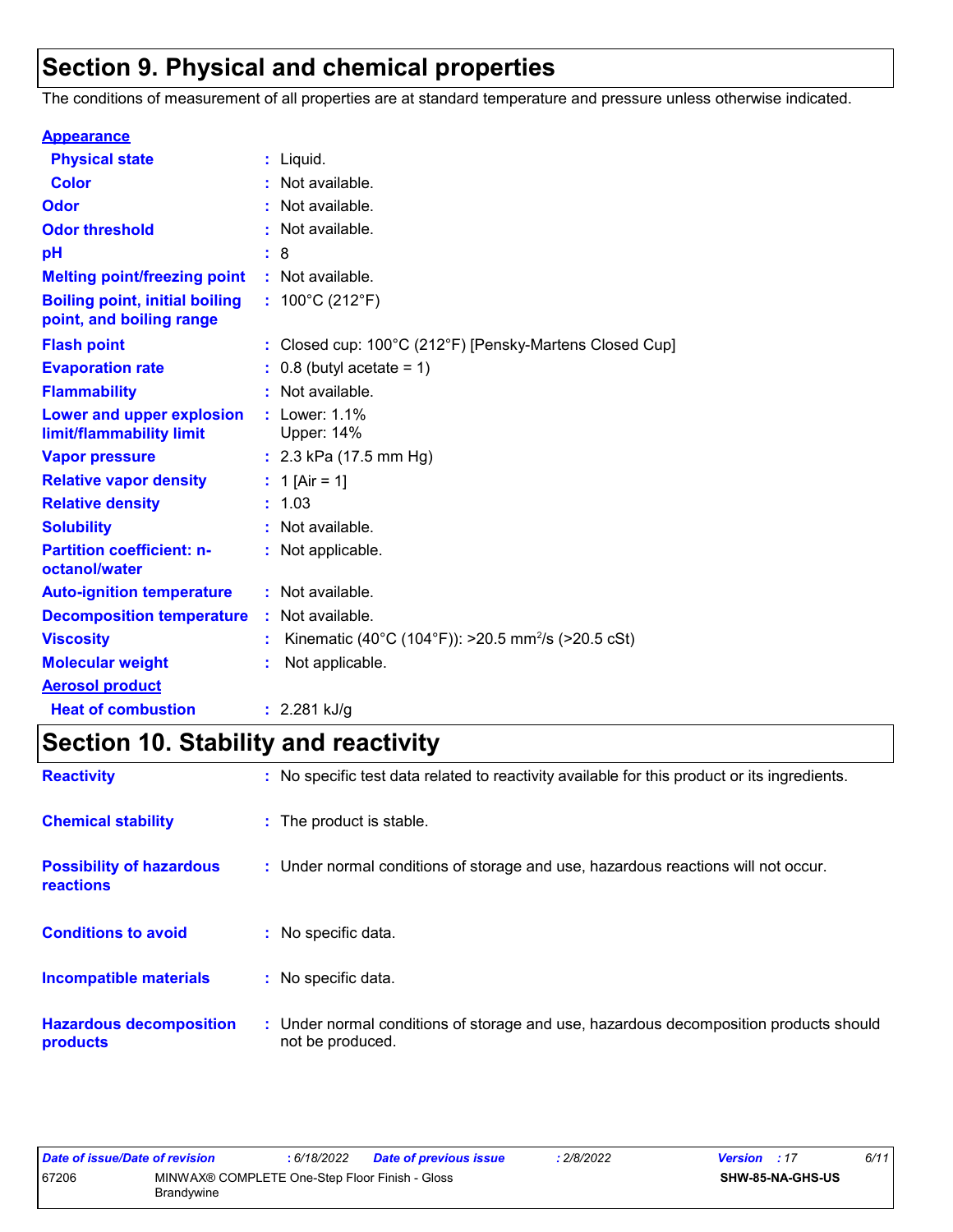## **Section 11. Toxicological information**

#### **Information on toxicological effects**

#### **Acute toxicity**

| <b>Product/ingredient name</b> | <b>Result</b>            | <b>Species</b> | <b>Dose</b>              | <b>Exposure</b> |
|--------------------------------|--------------------------|----------------|--------------------------|-----------------|
| Propylene Glycol               | LD50 Dermal<br>LD50 Oral | Rabbit<br>Rat  | 20800 mg/kg<br>$20$ g/kg |                 |

#### **Irritation/Corrosion**

| <b>Product/ingredient name</b>                       | <b>Result</b>            | <b>Species</b> | <b>Score</b> | <b>Exposure</b>  | <b>Observation</b>       |
|------------------------------------------------------|--------------------------|----------------|--------------|------------------|--------------------------|
| Propylene Glycol                                     | Eyes - Mild irritant     | Rabbit         |              | 24 hours 500     | ۰                        |
|                                                      |                          |                |              | mg               |                          |
|                                                      | Eyes - Mild irritant     | Rabbit         |              | $100 \text{ mg}$ | -                        |
|                                                      | Skin - Moderate irritant | Child          |              | 96 hours 30      | $\overline{\phantom{0}}$ |
|                                                      |                          |                |              | % C              |                          |
|                                                      | Skin - Mild irritant     | Human          |              | 168 hours        | -                        |
|                                                      |                          |                |              | 500 mg           |                          |
|                                                      | Skin - Moderate irritant | Human          |              | 72 hours 104     |                          |
|                                                      |                          |                |              | mg I             |                          |
|                                                      | Skin - Mild irritant     | Woman          |              | 96 hours 30      | $\overline{\phantom{a}}$ |
|                                                      |                          |                |              | $\%$             |                          |
| 2-Methoxymethylethoxypropanol   Eyes - Mild irritant |                          | Human          |              | 8 <sub>mg</sub>  |                          |
|                                                      | Eyes - Mild irritant     | Rabbit         |              | 24 hours 500     |                          |
|                                                      |                          |                |              | mg               |                          |
|                                                      | Skin - Mild irritant     | Rabbit         |              | 500 mg           | $\overline{\phantom{a}}$ |

#### **Sensitization**

Not available.

#### **Mutagenicity**

Not available.

#### **Carcinogenicity**

Not available.

#### **Reproductive toxicity**

Not available.

#### **Teratogenicity**

Not available.

#### **Specific target organ toxicity (single exposure)**

Not available.

#### **Specific target organ toxicity (repeated exposure)**

Not available.

#### **Aspiration hazard**

Not available.

#### **Information on the likely :** Not available.

## **routes of exposure**

#### **Inhalation :** No known significant effects or critical hazards. **Skin contact :** No known significant effects or critical hazards. **Eye contact :** No known significant effects or critical hazards. **Potential acute health effects**

| Date of issue/Date of revision |                                                              | : 6/18/2022 | <b>Date of previous issue</b> | .2/8/2022 | <b>Version</b> : 17 |                         | 7/11 |
|--------------------------------|--------------------------------------------------------------|-------------|-------------------------------|-----------|---------------------|-------------------------|------|
| 67206                          | MINWAX® COMPLETE One-Step Floor Finish - Gloss<br>Brandywine |             |                               |           |                     | <b>SHW-85-NA-GHS-US</b> |      |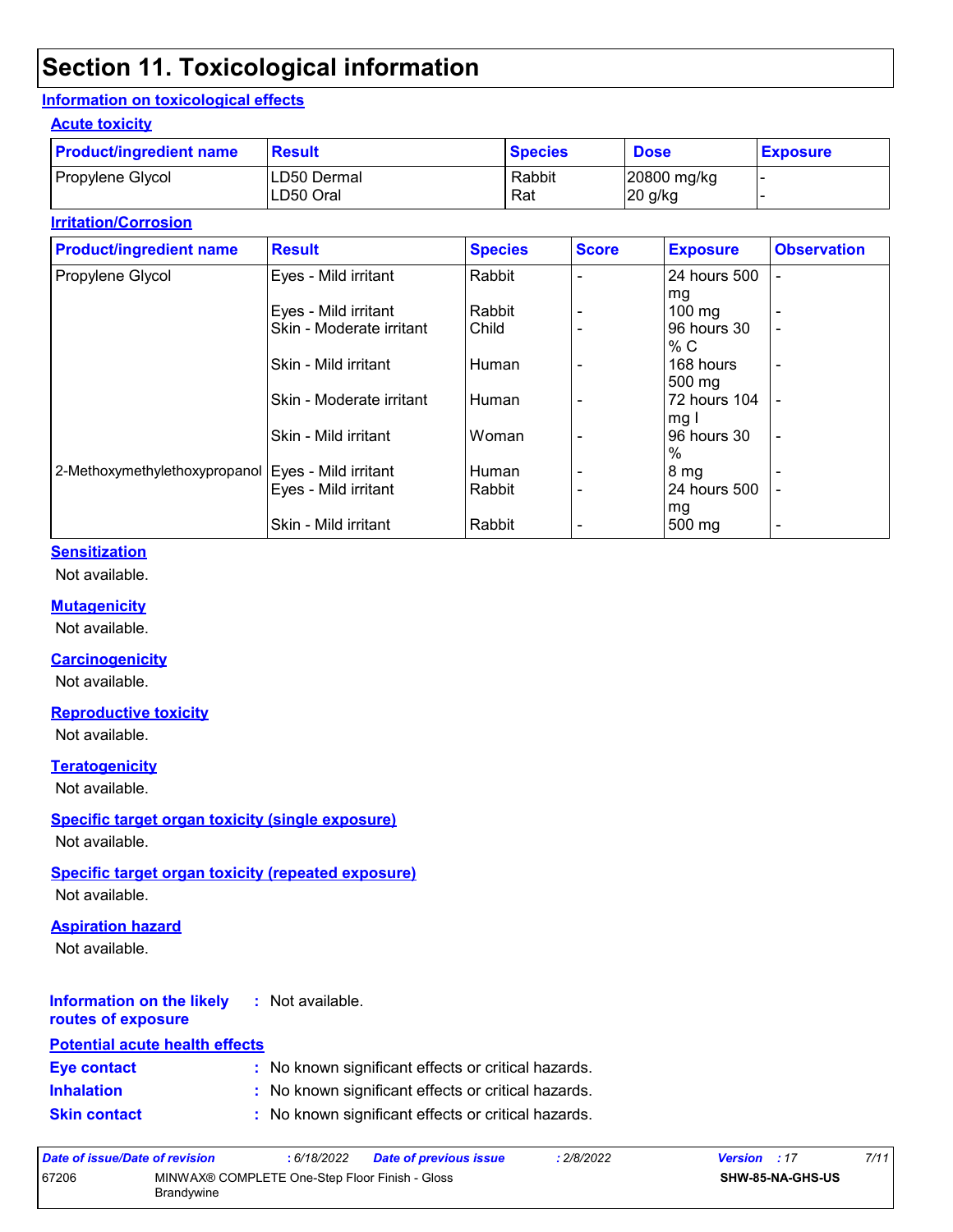|                                       | Section 11. Toxicological information                                                    |
|---------------------------------------|------------------------------------------------------------------------------------------|
| <b>Ingestion</b>                      | : No known significant effects or critical hazards.                                      |
|                                       | Symptoms related to the physical, chemical and toxicological characteristics             |
| Eye contact                           | : No specific data.                                                                      |
| <b>Inhalation</b>                     | : No specific data.                                                                      |
| <b>Skin contact</b>                   | : No specific data.                                                                      |
| <b>Ingestion</b>                      | : No specific data.                                                                      |
|                                       | Delayed and immediate effects and also chronic effects from short and long term exposure |
| <b>Short term exposure</b>            |                                                                                          |
| <b>Potential immediate</b><br>effects | : Not available.                                                                         |
| <b>Potential delayed effects</b>      | : Not available.                                                                         |
| <b>Long term exposure</b>             |                                                                                          |
| <b>Potential immediate</b><br>effects | : Not available.                                                                         |
| <b>Potential delayed effects</b>      | : Not available.                                                                         |

#### **Potential chronic health effects**

Not available.

| <b>General</b>               | : No known significant effects or critical hazards. |  |
|------------------------------|-----------------------------------------------------|--|
| <b>Carcinogenicity</b>       | : No known significant effects or critical hazards. |  |
| <b>Mutagenicity</b>          | : No known significant effects or critical hazards. |  |
| <b>Teratogenicity</b>        | : No known significant effects or critical hazards. |  |
| <b>Developmental effects</b> | : No known significant effects or critical hazards. |  |
| <b>Fertility effects</b>     | : No known significant effects or critical hazards. |  |

**Numerical measures of toxicity** Not available. **Acute toxicity estimates**

## **Section 12. Ecological information**

#### **Toxicity**

| <b>Product/ingredient name</b> | <b>Result</b>                                                          | <b>Species</b>                                                 | <b>Exposure</b>        |
|--------------------------------|------------------------------------------------------------------------|----------------------------------------------------------------|------------------------|
| Propylene Glycol               | Acute EC50 >110 ppm Fresh water<br>Acute LC50 1020000 µg/l Fresh water | Daphnia - Daphnia magna<br>Crustaceans - Ceriodaphnia<br>dubia | 148 hours<br>148 hours |
|                                | Acute LC50 710000 µg/l Fresh water                                     | <b>Fish - Pimephales promelas</b>                              | 196 hours              |

#### **Persistence and degradability**

| <b>Product/ingredient name</b> | <b>Aquatic half-life</b> | <b>Photolysis</b> | Biodegradability |
|--------------------------------|--------------------------|-------------------|------------------|
| Propylene Glycol               |                          |                   | Readily          |

#### **Bioaccumulative potential**

| Date of issue/Date of revision |                                                              | : 6/18/2022 | <b>Date of previous issue</b> | 2/8/2022 | <b>Version</b> : 17 |                         | 8/11 |
|--------------------------------|--------------------------------------------------------------|-------------|-------------------------------|----------|---------------------|-------------------------|------|
| 67206                          | MINWAX® COMPLETE One-Step Floor Finish - Gloss<br>Brandywine |             |                               |          |                     | <b>SHW-85-NA-GHS-US</b> |      |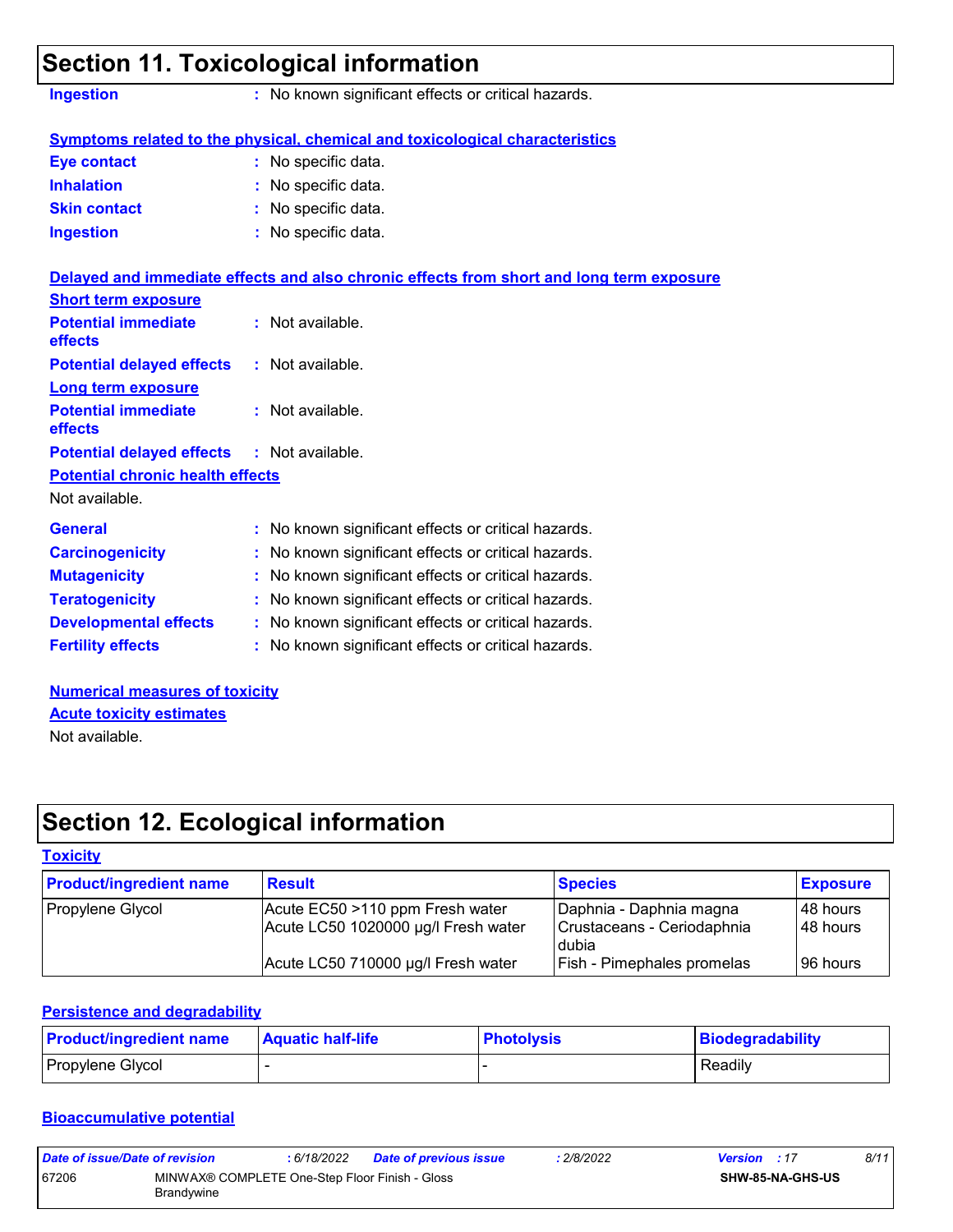## **Section 12. Ecological information**

Not available.

**Soil/water partition coefficient (K**<sup>oc</sup>) **Mobility in soil**

**:** Not available.

**Other adverse effects** : No known significant effects or critical hazards.

## **Section 13. Disposal considerations**

The generation of waste should be avoided or minimized wherever possible. Disposal of this product, solutions and any by-products should at all times comply with the requirements of environmental protection and waste disposal legislation and any regional local authority requirements. Dispose of surplus and non-recyclable products via a licensed waste disposal contractor. Waste should not be disposed of untreated to the sewer unless fully compliant with the requirements of all authorities with jurisdiction. Waste packaging should be recycled. Incineration or landfill should only be considered when recycling is not feasible. This material and its container must be disposed of in a safe way. Empty containers or liners may retain some product residues. Avoid dispersal of spilled material and runoff and contact with soil, waterways, drains and sewers. **Disposal methods :**

## **Section 14. Transport information**

67206 MINWAX® COMPLETE One-Step Floor Finish - Gloss

Brandywine

|                                                                                                                                                                                                                                                                                                                                                                                                                                                                                                                                                                                                                                                            | <b>DOT</b><br><b>Classification</b> | <b>TDG</b><br><b>Classification</b> | <b>Mexico</b><br><b>Classification</b> | <b>IATA</b>    | <b>IMDG</b>    |  |  |
|------------------------------------------------------------------------------------------------------------------------------------------------------------------------------------------------------------------------------------------------------------------------------------------------------------------------------------------------------------------------------------------------------------------------------------------------------------------------------------------------------------------------------------------------------------------------------------------------------------------------------------------------------------|-------------------------------------|-------------------------------------|----------------------------------------|----------------|----------------|--|--|
| <b>UN number</b>                                                                                                                                                                                                                                                                                                                                                                                                                                                                                                                                                                                                                                           | Not regulated.                      | Not regulated.                      | Not regulated.                         | Not regulated. | Not regulated. |  |  |
| <b>UN proper</b><br>shipping name                                                                                                                                                                                                                                                                                                                                                                                                                                                                                                                                                                                                                          |                                     | $\blacksquare$                      |                                        |                |                |  |  |
| <b>Transport</b><br>hazard class(es)                                                                                                                                                                                                                                                                                                                                                                                                                                                                                                                                                                                                                       |                                     |                                     |                                        |                |                |  |  |
| <b>Packing group</b>                                                                                                                                                                                                                                                                                                                                                                                                                                                                                                                                                                                                                                       |                                     |                                     |                                        |                |                |  |  |
| <b>Environmental</b><br>hazards                                                                                                                                                                                                                                                                                                                                                                                                                                                                                                                                                                                                                            | No.                                 | No.                                 | No.                                    | No.            | No.            |  |  |
| <b>Additional</b><br><b>information</b>                                                                                                                                                                                                                                                                                                                                                                                                                                                                                                                                                                                                                    |                                     | $\overline{\phantom{a}}$            |                                        |                |                |  |  |
| <b>Special precautions for user :</b><br>Multi-modal shipping descriptions are provided for informational purposes and do not<br>consider container sizes. The presence of a shipping description for a particular<br>mode of transport (sea, air, etc.), does not indicate that the product is packaged<br>suitably for that mode of transport. All packaging must be reviewed for suitability<br>prior to shipment, and compliance with the applicable regulations is the sole<br>responsibility of the person offering the product for transport. People loading and<br>unloading dangerous goods must be trained on all of the risks deriving from the |                                     |                                     |                                        |                |                |  |  |
| <b>Date of issue/Date of revision</b>                                                                                                                                                                                                                                                                                                                                                                                                                                                                                                                                                                                                                      | : 6/18/2022                         | <b>Date of previous issue</b>       | : 2/8/2022                             | <b>Version</b> | 9/11<br>:17    |  |  |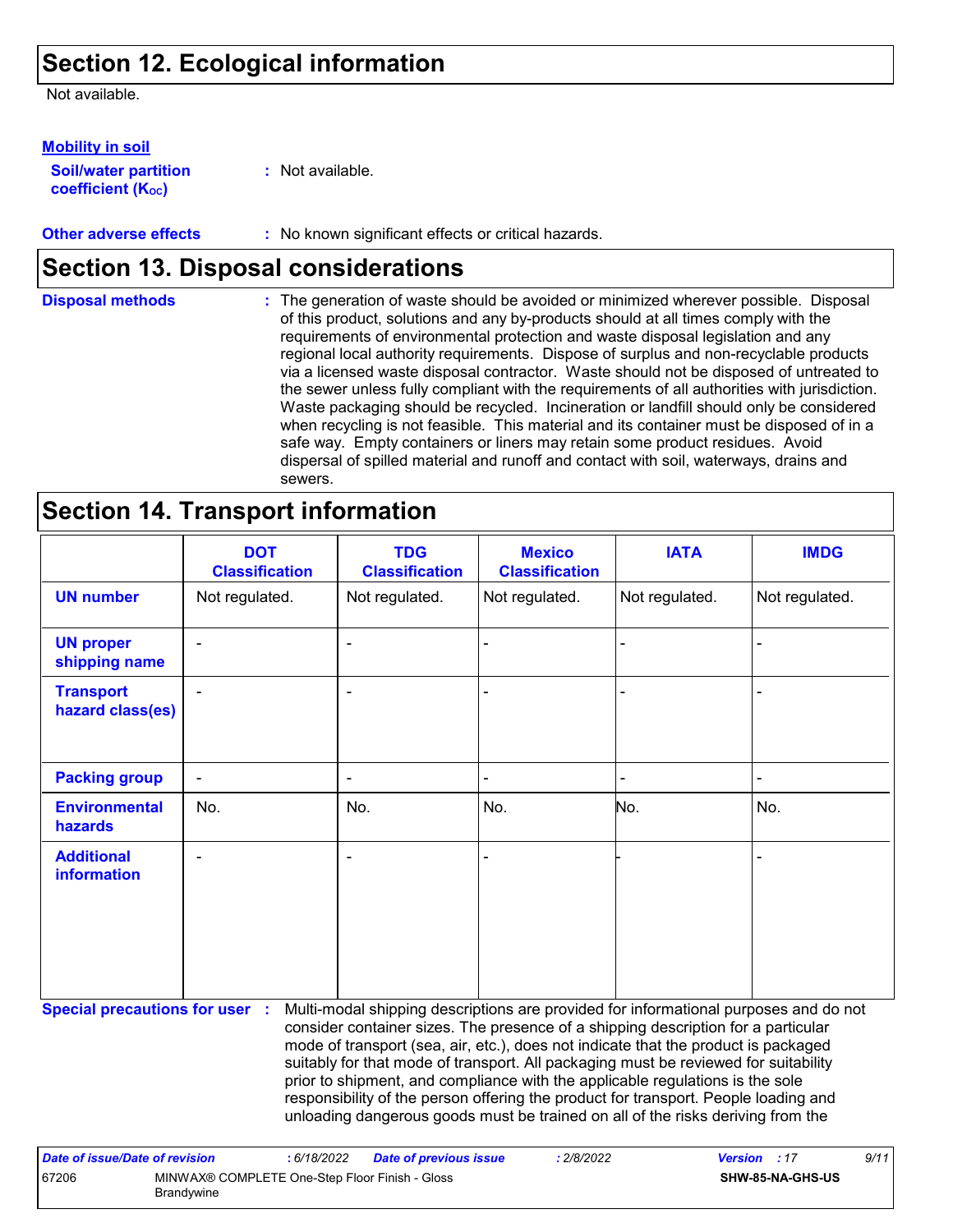### **Section 14. Transport information**

substances and on all actions in case of emergency situations.

**Transport in bulk according to IMO instruments :** Not available.

**Proper shipping name :**

: Not available.

## **Section 15. Regulatory information**

**TSCA 5(a)2 proposed significant new use rules**: 5-Chloro-2-methylisothiazolinone; 2-Methyl-4-isothiazolin-3-one

#### **SARA 313**

SARA 313 (40 CFR 372.45) supplier notification can be found on the Environmental Data Sheet.

#### **California Prop. 65**

WARNING: This product contains chemicals known to the State of California to cause cancer and birth defects or other reproductive harm.

#### **International regulations**

**International lists :**

**Australia inventory (AIIC)**: Not determined. **China inventory (IECSC)**: Not determined. **Japan inventory (CSCL)**: Not determined. **Japan inventory (ISHL)**: Not determined. **Korea inventory (KECI)**: Not determined. **New Zealand Inventory of Chemicals (NZIoC)**: Not determined. **Philippines inventory (PICCS)**: Not determined. **Taiwan Chemical Substances Inventory (TCSI)**: Not determined. **Thailand inventory**: Not determined. **Turkey inventory**: Not determined. **Vietnam inventory**: Not determined.

## **Section 16. Other information**

**Hazardous Material Information System (U.S.A.)**



**The customer is responsible for determining the PPE code for this material. For more information on HMIS® Personal Protective Equipment (PPE) codes, consult the HMIS® Implementation Manual.**

**Caution: HMIS® ratings are based on a 0-4 rating scale, with 0 representing minimal hazards or risks, and 4 representing significant hazards or risks. Although HMIS® ratings and the associated label are not required on SDSs or products leaving a facility under 29 CFR 1910.1200, the preparer may choose to provide them. HMIS® ratings are to be used with a fully implemented HMIS® program. HMIS® is a registered trademark and service mark of the American Coatings Association, Inc.**

**Procedure used to derive the classification**

| <b>Classification</b>                                                        |             |                               |                  |              | <b>Justification</b> |  |  |
|------------------------------------------------------------------------------|-------------|-------------------------------|------------------|--------------|----------------------|--|--|
| Not classified.                                                              |             |                               |                  |              |                      |  |  |
| <b>History</b>                                                               |             |                               |                  |              |                      |  |  |
| <b>Date of printing</b>                                                      | : 6/18/2022 |                               |                  |              |                      |  |  |
| Date of issue/Date of<br>revision                                            | : 6/18/2022 |                               |                  |              |                      |  |  |
| Date of previous issue                                                       | : 2/8/2022  |                               |                  |              |                      |  |  |
| <b>Version</b>                                                               | : 17        |                               |                  |              |                      |  |  |
| Date of issue/Date of revision                                               | :6/18/2022  | <b>Date of previous issue</b> | : 2/8/2022       | Version : 17 | 10/11                |  |  |
| 67206<br>MINWAX® COMPLETE One-Step Floor Finish - Gloss<br><b>Brandywine</b> |             |                               | SHW-85-NA-GHS-US |              |                      |  |  |